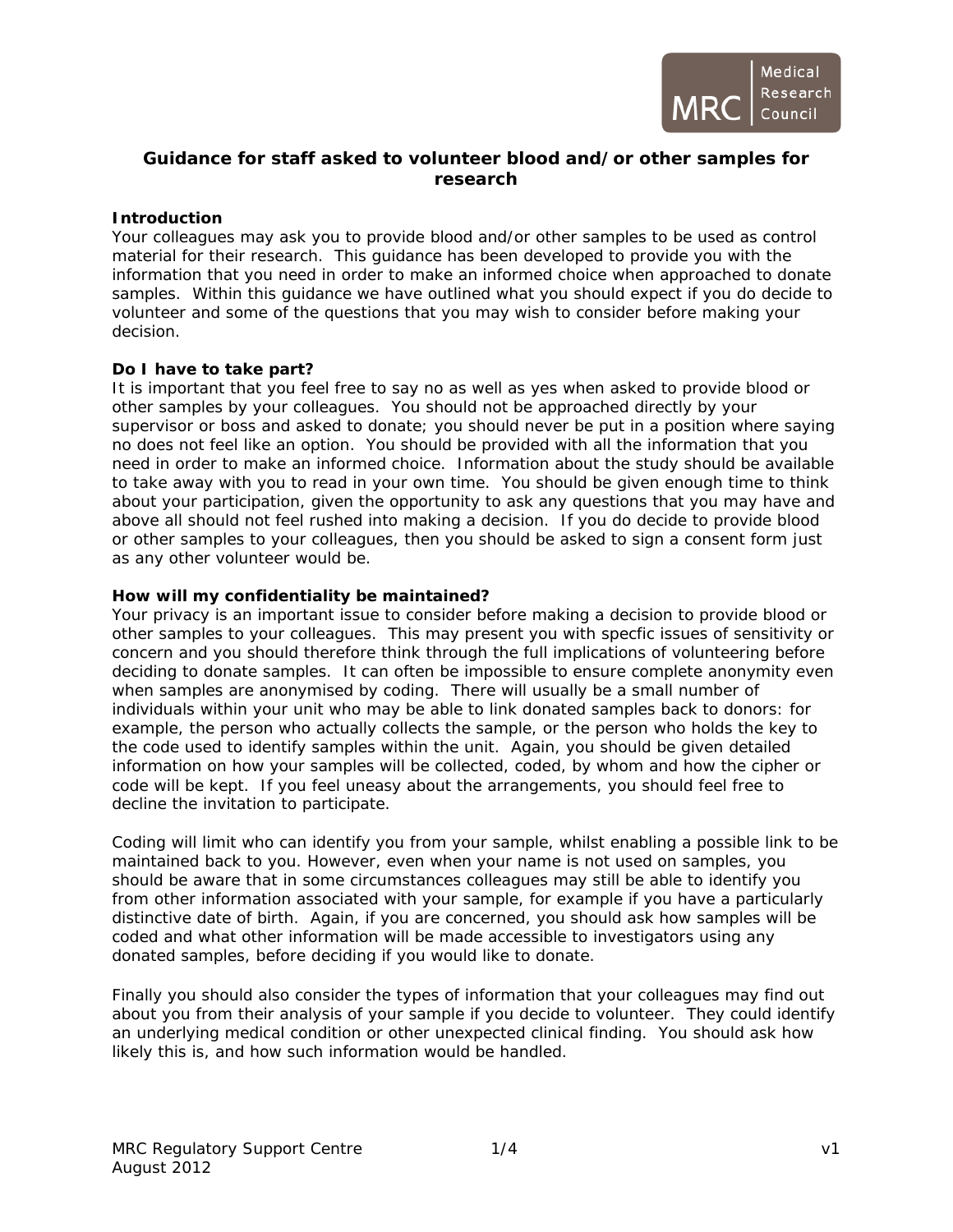

## **What about re-sampling?**

If you do consent to provide blood or other samples to your colleagues, you should be aware that this does not automatically extend to any future donations. If your colleagues intend to approach donors for re-sampling in the future, then this should be made clear to you at the outset. Consent for re-sampling must not be assumed, but sought specifically for each subsequent donation (again you should feel free to say no as well as yes to any subsequent donations). If successive re-sampling is planned, you may wish to find out if:

- re-sampling will be dependent on specific findings of analyses; and
- how your anonymised samples will be re-identified, and to whom, in order to recontact you for re-sampling.

#### **Who can use my samples?**

It's not uncommon to share samples with others: within the research group, within the unit, with other MRC units, with NHS and/or university collaborators, or more widely, including with commercial organisations. You should be informed of how widely your colleagues intend to share your samples, and any transfer of your samples must only occur in line with the terms of consent that you provide. If you would rather the use of your samples were restricted, then feel free to say so.

## **What assurances should be in place?**

First and foremost, the unit and all those involved in the collection and use of your samples must comply with the law and MRC best practice (e.g. Human Tissue Act, Data Protection Act, Health and Safety legislation, the conditions of Human Tissue Authority (HTA) licences, MRC Good Research Practice etc).

Ethical review: An appropriate independent research ethics committee may have reviewed and approved the collection of your samples. In particular a committee should review the measures in place to protect confidentiality and how any unexpected clinical findings are to be handled.

Management/Director's approval: Management within the unit must approve all research activity before it starts. Routes available within units vary, but will include Director's approval, which may be delegated to either a research governance committee or other management structure. The Health and Safety co-ordinators should be aware of and approve all arrangements made for the collection of samples and subsequent handling. If your unit holds a Human Tissue Authority licence, the unit Designated Individual should always be made aware of the collection and use of blood or other samples from colleagues, and should ensure that those involved have adequate training and that all activity is compliant with the conditions of the unit's licence. Your unit's Designated Individual may also periodically monitor research activity involving the collection, use and storage of human tissue samples, to ensure that all such activity is being conducted in line with the law, local policy and licence conditions.

# **Where should my sample be collected and who should collect it?**

Your sample should be collected in a place that feels appropriate and comfortable to you, preferably on neutral ground, in a private room with appropriate facilities. Health and Safety should already be aware of where sample collection will take place and they will have assessed any risks involved.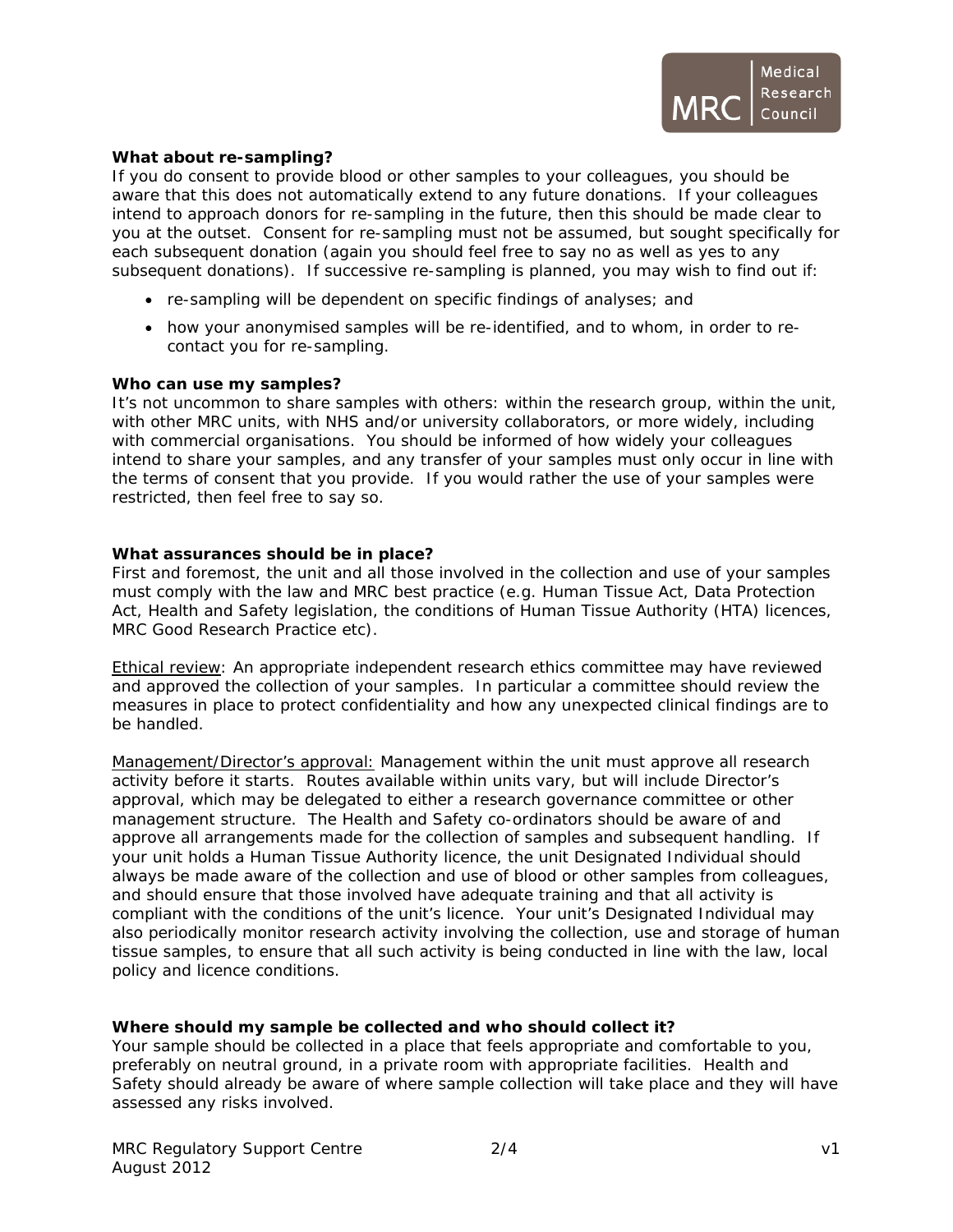

Ideally, all research samples should be collected by someone who is:

- Trained in taking research consent (including generic consent if appropriate);
- Aware of the issues posed by the specific study or studies for which the samples are being collected;
- Trained in phlebotomy and needle-stick injury (in addition their hepatitis B status should be managed within the NHS as appropriate); and
- Ideally, independent of the study/laboratory.

Remember, this is the one person who will know that you have donated a sample for research.

## **What if my cells are to be cultured?**

It is vital that you do not work with cultures derived from your own cells (see Health and Safety Policy). If donated samples are to be grown in culture you must ensure that appropriate measures are in place to ensure that you do not end up working with your own cells in the future. If you think this may be an issue, or may become an issue in the future, you must raise it during the consent procedure, so that an appropriate mechanism to mitigate risk can be put into operation. One possible mechanism is for all donors to be provided with a code, enabling you to identify your own samples. If you are given a donor code, you must remember it, even if your job changes within the unit. You should also keep your code confidential, thereby ensuring that no one else can identify your samples or the data associated with them.

#### **Should I expect to receive payment for any samples I provide?**

If you agree to donate samples for research conducted by your colleagues, within your unit, you should not normally expect to receive reimbursement of expenses or other payment. In exceptional circumstances, if excess travel is required, repayment for the costs of additional travel may be offered. Anyone offering their colleagues payment for sample donation must be able to justify such payment, in light of any perceived inducement such payment may present. If you feel undue pressure to donate samples, including financial incentives, you should be aware that donation is still voluntary and you are free to refuse.

#### **Can I ask my colleagues to provide blood or other samples for my research?**

Finally, you may want to collect blood or other samples from your colleagues for your own research. There is nothing in the Human Tissue Act to say that this practice should not happen but previous HTA inspection findings have highlighted the potential issues posed by the collection and use of colleagues' samples (i.e. freedom to say no; maintaining confidentiality etc).

You should consider the use of alternative sources of control samples (National Blood Service, hospital excess, existing collections) before embarking upon the collection of samples from colleagues. It is acknowledged that for many reasons, practical and scientific, that the use of colleagues' samples may in some cases be the only option available.

Always talk to your Designated Individual before you embark upon the collection of samples from colleagues and ensure that they are happy with the arrangements that you plan to put in place.